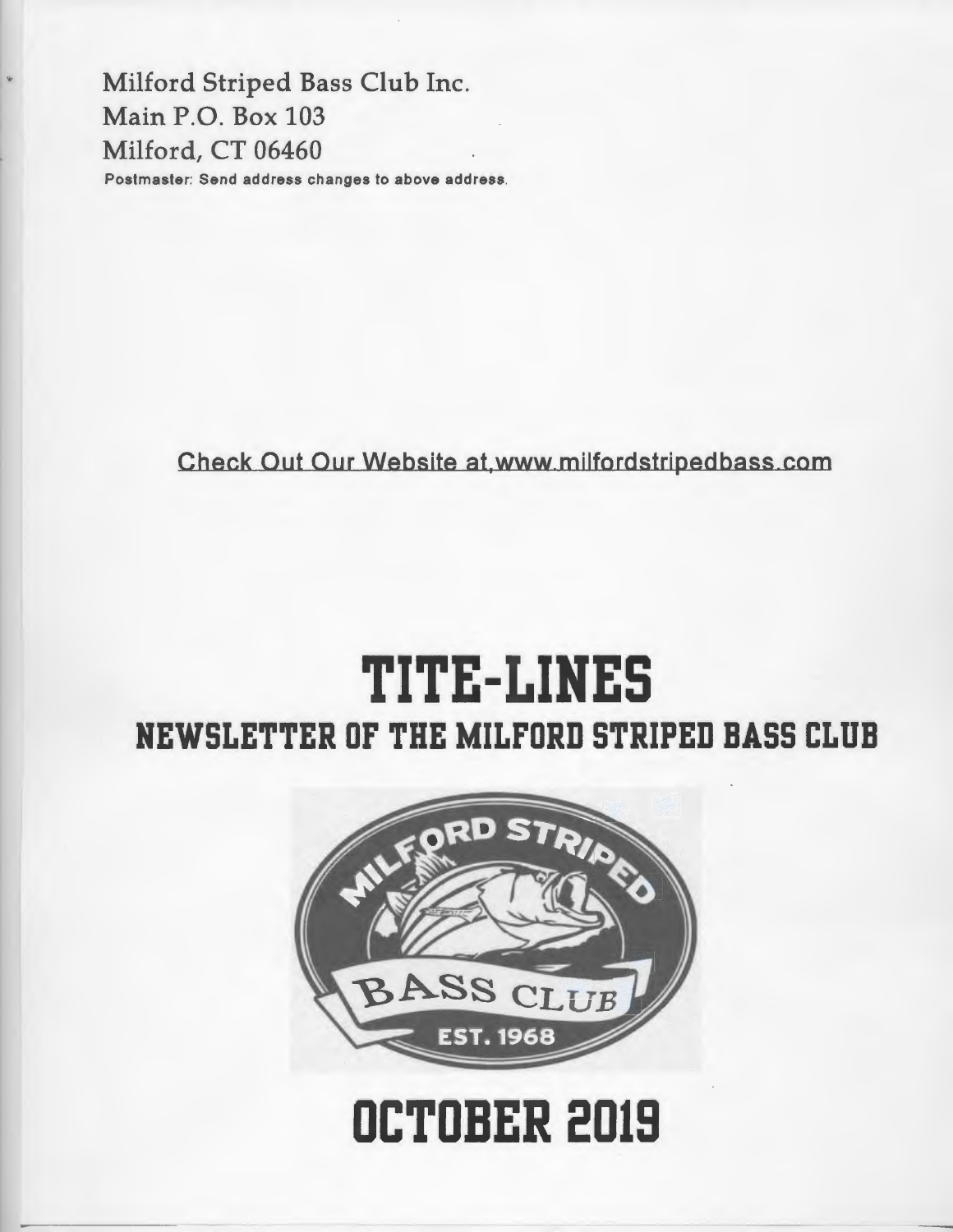### General Meeting

This month's general meeting will be held at 7:30 PM, October 30th, 2019 at the American Legion Hall, Merwin Ave ., Woodmont. CT.

The MSBC TITE-LINES Published 11 times a year by the Milford Striped Bass Club. P.O. Box 103, Milford, CT 06460 All communications concerning The MSBC TITE-LINES should be addressed to: The MSBC TITE-LINES P.O. Box 103, Milford, CT 06460 Responsibility for contents of articles, papers, abstracts, etc. published herein rests entirely on the authors, not on the editor. Postmaster: Send Address change to the MSBC TITE-LINES, c/o MEMBERSHIP, P.O. Box 103, Milford, CT 06460 CLUB OFFICERS FOR 2013

Preeldent... ... Jim Pritchard 1st VP ...... Rob Jadach 2ndVP......... Fred Chyssikos Treasurer....Johnny Belinda Recording Secretary..Lynn Pritchard Corresponding Secretary and Tlte-Lines Editor, Harry Novak Photographer.......Vic Yanosy Fish Committee ... Paul Gluhanlch, Ted Grlangos Trout Derby ........ Shawn and Jen Lalond Elected Board Members ... John Nangle, Jack Wallace, and Miguel Morales lnterclub ... Grahm Lapham, Mike LaPuglla

It's Your Newsletter! Remember to give Harry Novak a call if you have something to put in the "Tite-Lines". 203-261 -4361 or harryn321 @charter. net

I am trying to get the news letter out via e-mail and would like to get your current e-mail addresses .

#### Upcoming Events

1. MSBC General Meeting, October 30th, 2019, 7:30 PM at the American Legion Hall, Merwin Ave. Woodmont Ct.

Vermont Casting Wood Stove \$650 080, with child gates. Buyer must move, weighs over 300 lbs. Call Vic 203-520-5690





Salmon & Halibut Fishing in Southeast Alaska

PO Box 662, Douglas, MA 01516 PO Box 1669, Petersburg, AK 99833 Call Us @ 1-800-352-4522 Email: frank@islandpointlodge.com





25 Smith Avenue **Niantic. CT 06357** Phone: (860) 739-7419 Fax: (860) 739-9208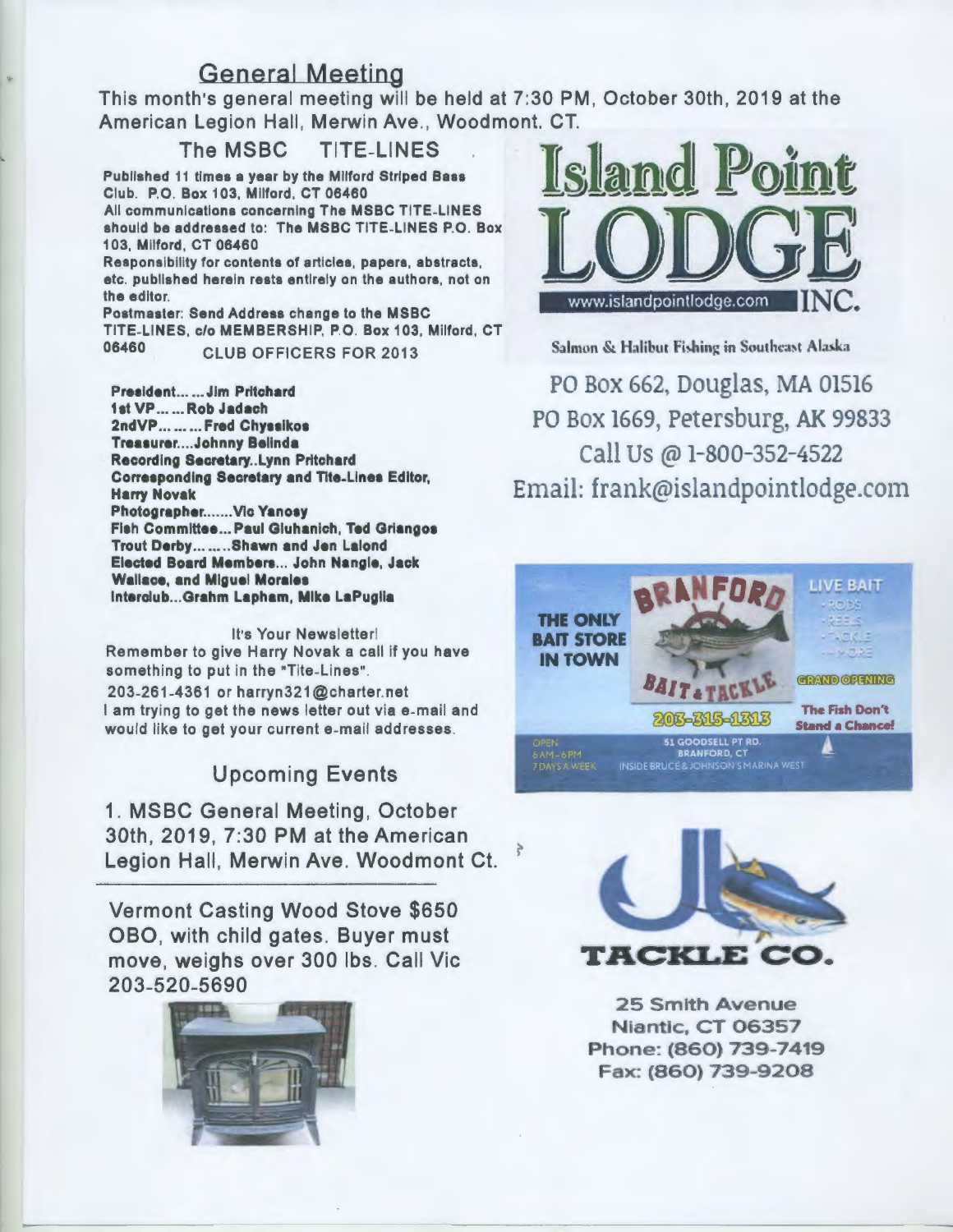### President's Letter

The fall weather is upon us and things are getting cooler and slowing down. All with the exception of blackfish. And speaking of blackfish we had the Joe Regan Memorial blackfish tournament this past weekend. With the way the weather has been it was looking a bit rough headed into it but with some divine intervention the weather turned out fine . The fishing was good and there were many boats that weighed in fish. The food was again excellent and the turnout at the weigh in was awesome. I have to say that the JR tourney is my favorite by far over any I have fished over the years. Just seems to be something very special about it.Congrats to the winner ............ Joey Gallo. Joey always seems to come up with and do well when it comes to blackfish. Thank you to Paul and Teddy for organizing and putting together a tournament that the club is extremely proud of. You guys totally rocked it. Thanks also to everyone that helped set up,cooked food and pitched in in various ways. Thanks to Graham for being the connection to MR Macs Canteen. Mr Macs again came through for us with a very generous food contribution. The way everyone comes together for this tournament is a true testament to just how great a guy Joe Regan was and how many people he touched in his life. I think this is going to be the blackfish tournament that everyone in the area looks forward to every year,just getting bigger and better as the years go by.

Coming up we will be rolling into the holidays and the new year is not that far away. The election for the new board will be closing in so if you have any interest in serving reach out to Paul. Lets all get together at the next general meeting so we can look forward to next year and making the club grow and prosper in the new year. Again thank you all for your membership and participation

FISH ONI Jim

-------------------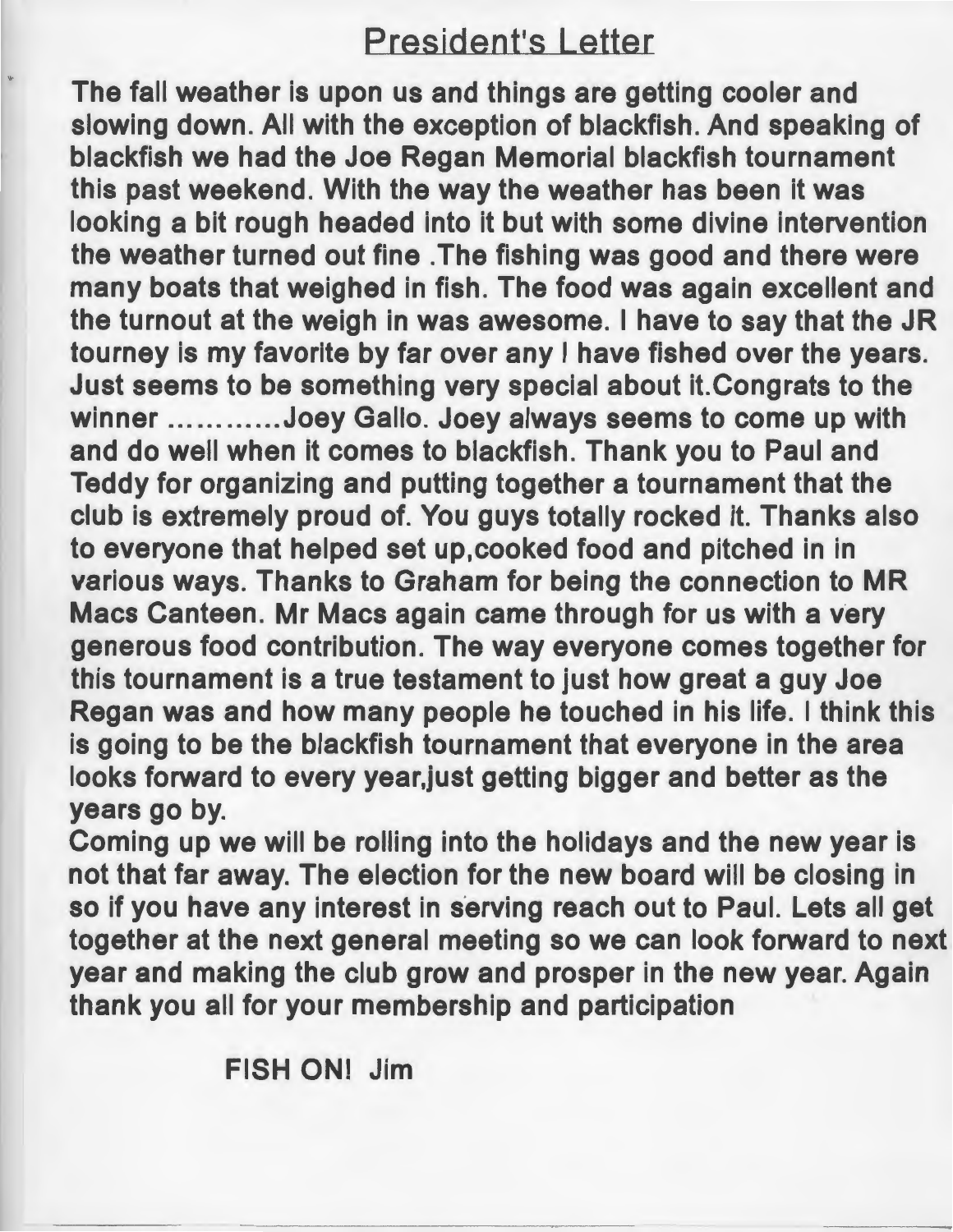

**Black Hawk II PO Box 46** Niantic, CT 06357

860-448-3662 \*\*\*\*

800-382-2824

BlackHawkFishing@gmail.com



ON THE HOUSATONIC RIVER Watt # A

**SALT & FRESHWATER FISHING SUPPLIES** RODS . REELS . BAIT . TACKLE . ICE . LINE



SCREWRINTING WEBCESTEN BUSINESS CARDS BANKERS

www.byobprintanddesign.com



#### 354 New Haven Ave Unit #5

**Victor Yanosy** Realtor 0.203.520.5690 0.2032610028 F. 203-452-0617 victor yanosy Praveis com victoryanosy raveis.com 945 White Plains Road Trumbull | CT 06611

#### CHP Certified Homeownership Profession.



**RAVEIS COM** 



Dulin Automotive, Inc. 79 Bridgeport Ave Milford, CT 06460 203-877-8114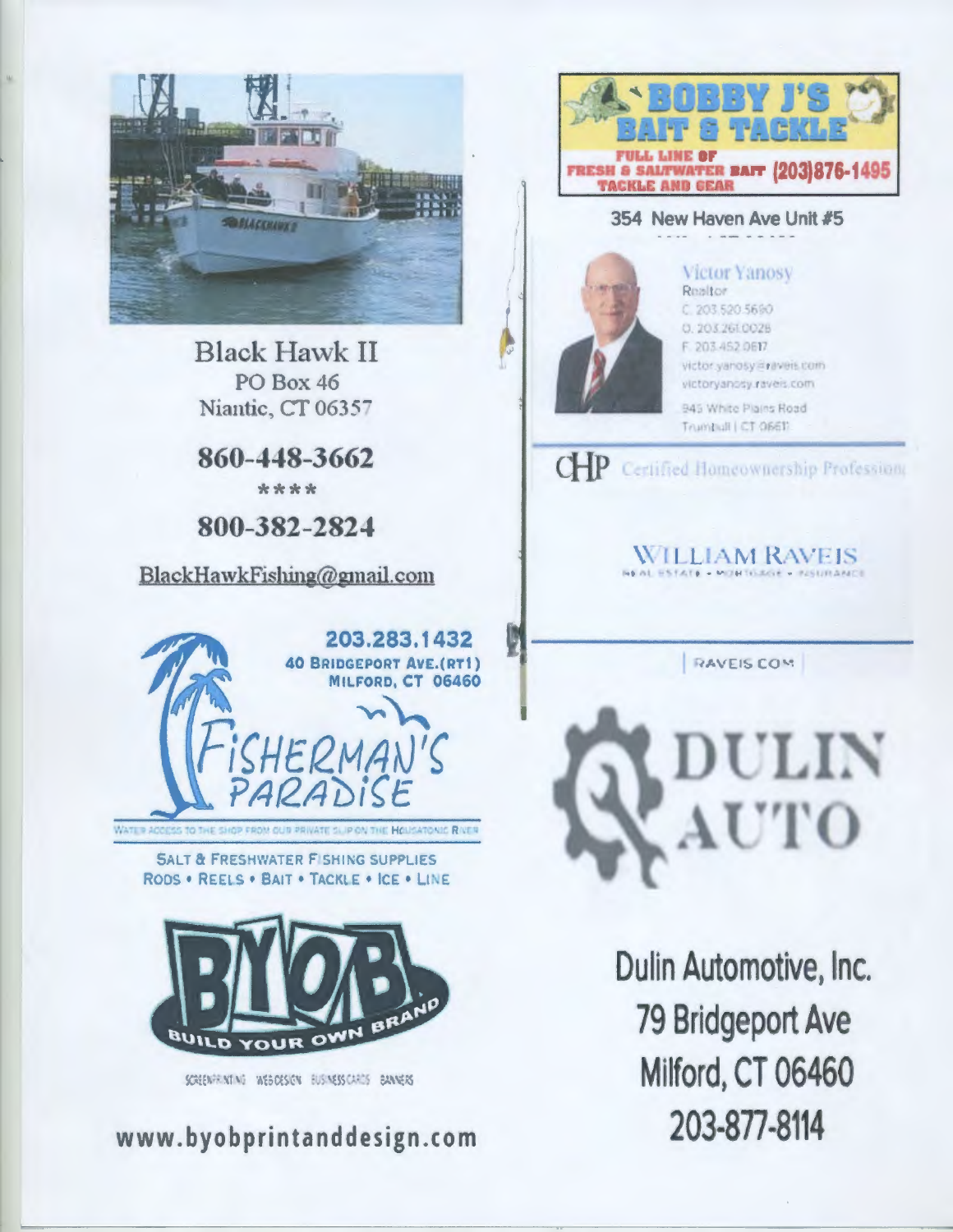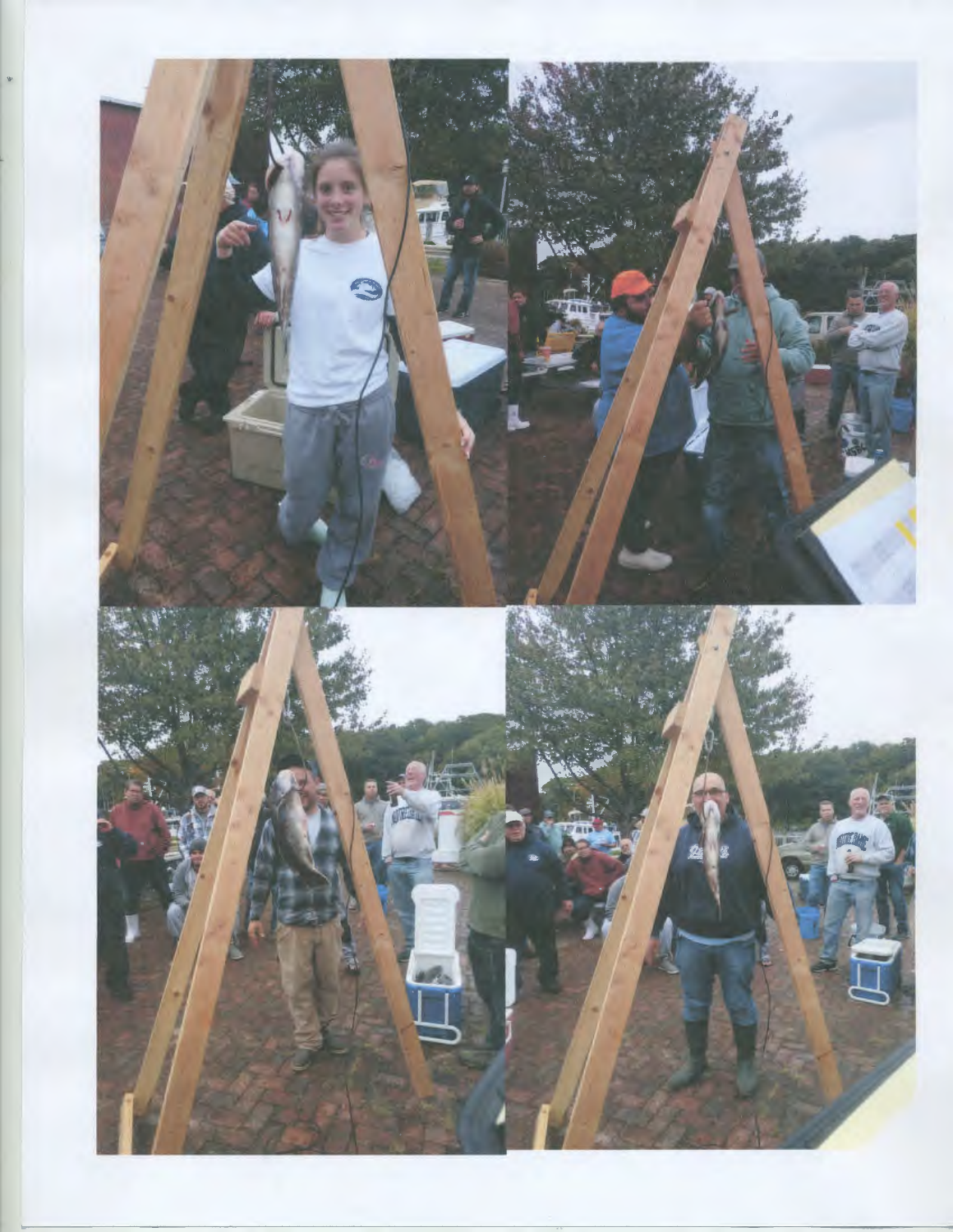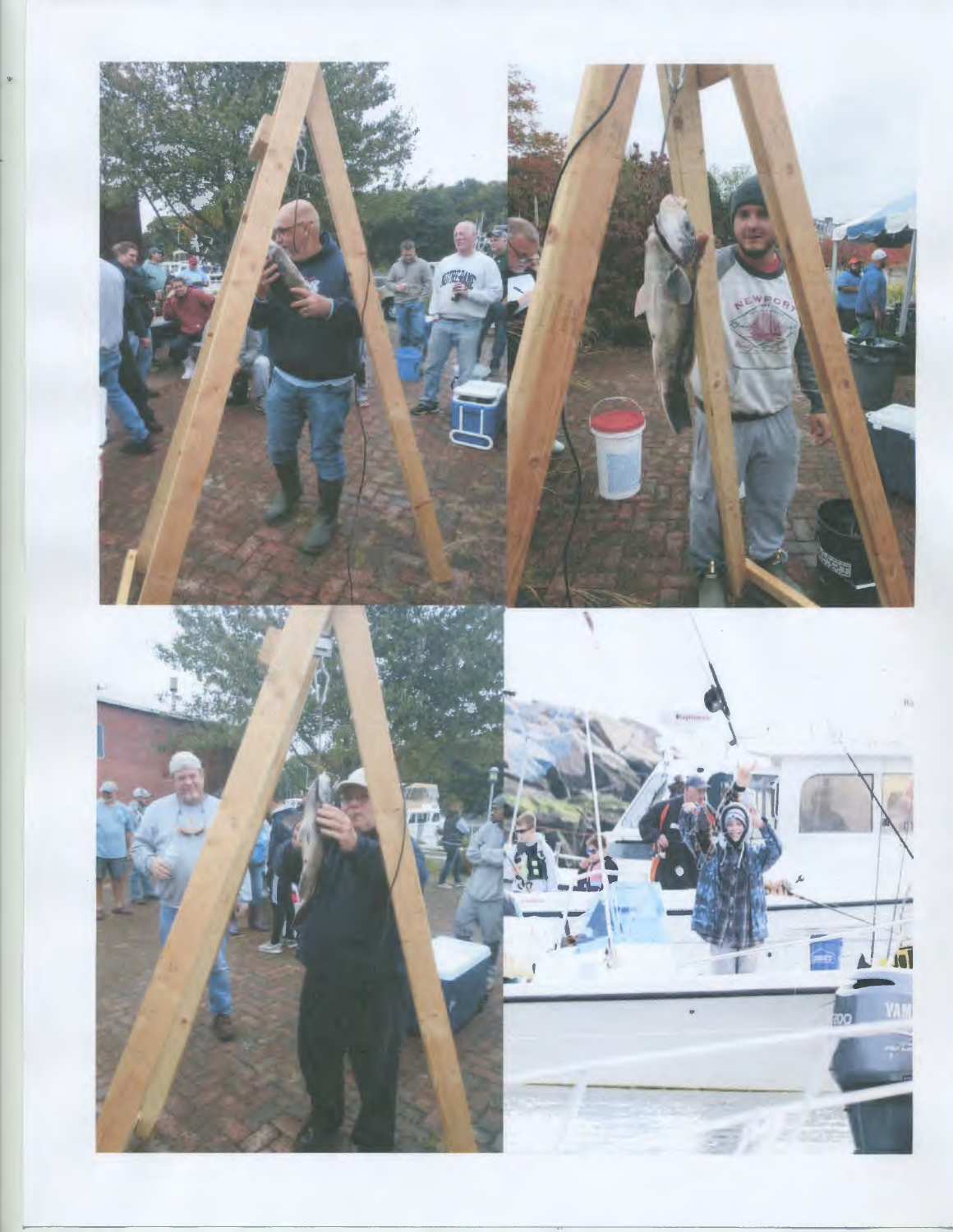